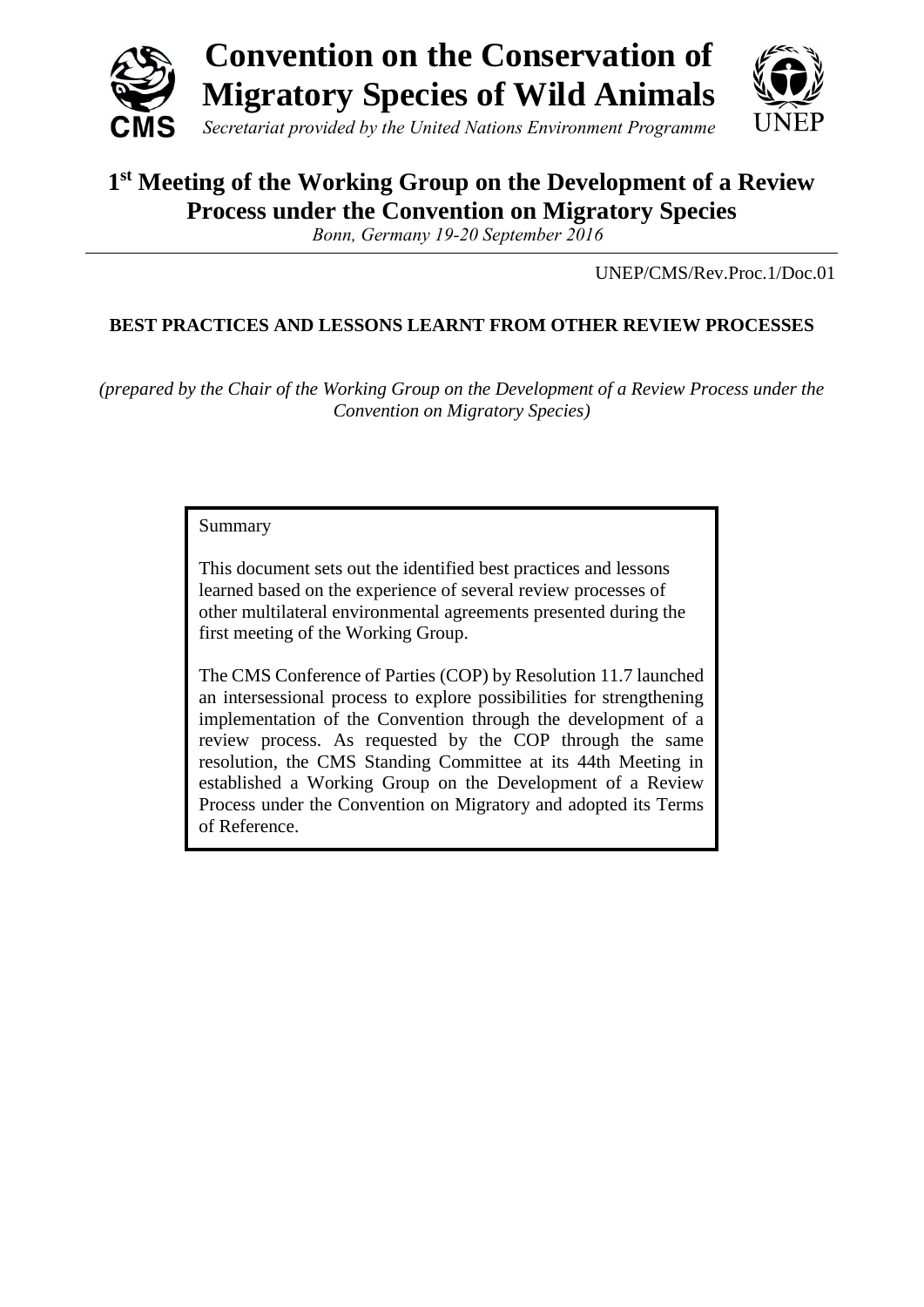## **BEST PRACTICES AND LESSONS LEARNT FROM OTHER REVIEW PROCESSES**

*(prepared by the Chair of the Working Group on the Development of a Review Process under the Convention on Migratory Species)*

The Working Group on the Development of a Review Process for the Convention on Migratory Species (CMS) at its first meeting, held from 19-20 September 2016 in Bonn, Germany, discussed the experiences shared by a number of other agreements that currently have an implementation review mechanism in place. It identified the following best practices as foundational elements for a review process:

#### What are the benefits of a review process?

- An effective review process:
	- allows for the identification of specific challenges faced by Parties with regard to the implementation of a Convention and of targeted actions to help resolve them;
	- provides an early warning to all Parties on non-implementation of collective commitments;
	- allows for the identification and addressing of systemic challenges and thus priorities for strategic actions;
	- ensures transparency among Parties on the implementation of commitments;
	- increases the credibility of a Convention.
- There are additional incentives of having a review process that can materialize even if the whole process is not fully followed through to the final outcome.

### What should be the scope of a review process?

- Linking a review process to legally-binding Convention obligations draws attention to the most crucial issues and establishes clear and targeted cases for review;
- In the case of CMS, a review process should enhance the conservation of migratory species in a cost-efficient manner.

### What are proven valuable triggers for a review process?

- Other instruments have implemented various ways to trigger a review, including providing Parties, the COP and its subsidiary bodies, its Secretariat and/or Third Parties formally with the ability to trigger review;
- National reports form an important component when obtaining information for review as well as other sources on a case by case basis, as required;
- Establishing a dual system that is based both on the review of national reports and can also deal with cases of non-implementation that are raised intersessionally.

#### Who could run a review process?